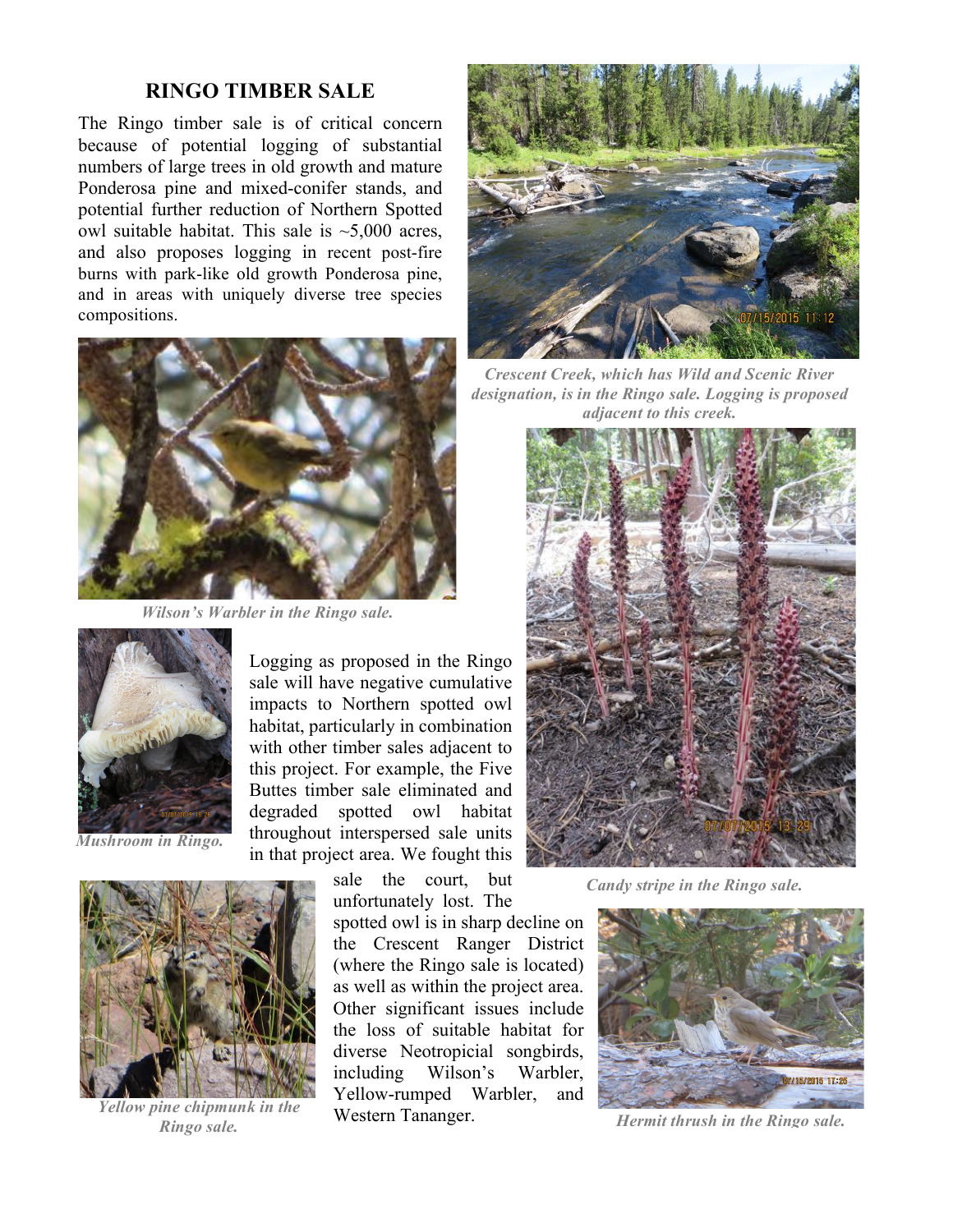

*Ringo sale.*

Logging will cause additional loss of rare and uncommon tree species from logging in the Ringo area, including reduction in Shasta red fir, Sugar pine, White pine, and Mountain hemlock. The Ringo project area also supports sensitive plants that are at risk in sale units, such as Greentinged paintbrush.



*Possible Green-tinged paintbrush (a Sensitive-listed species) in a Ringo timber sale unit.*



*Lichen in the Ringo sale.*



*Fire-weed adjacent to Crescent Creek, in the Ringo sale area.*

The Ringo area is also very popular for summer recreation due to the proximity of Wickiup Reservoir, Davis Lake, Odell Butte, and Crescent Creek. There are proposed logging sale units adjacent to or near all of these special habitats and popular recreational areas—including sale units on Odell Butte, some adjacent to Wild and Scenic Crescent Creek, and at least one next to Wickiup reservoir.